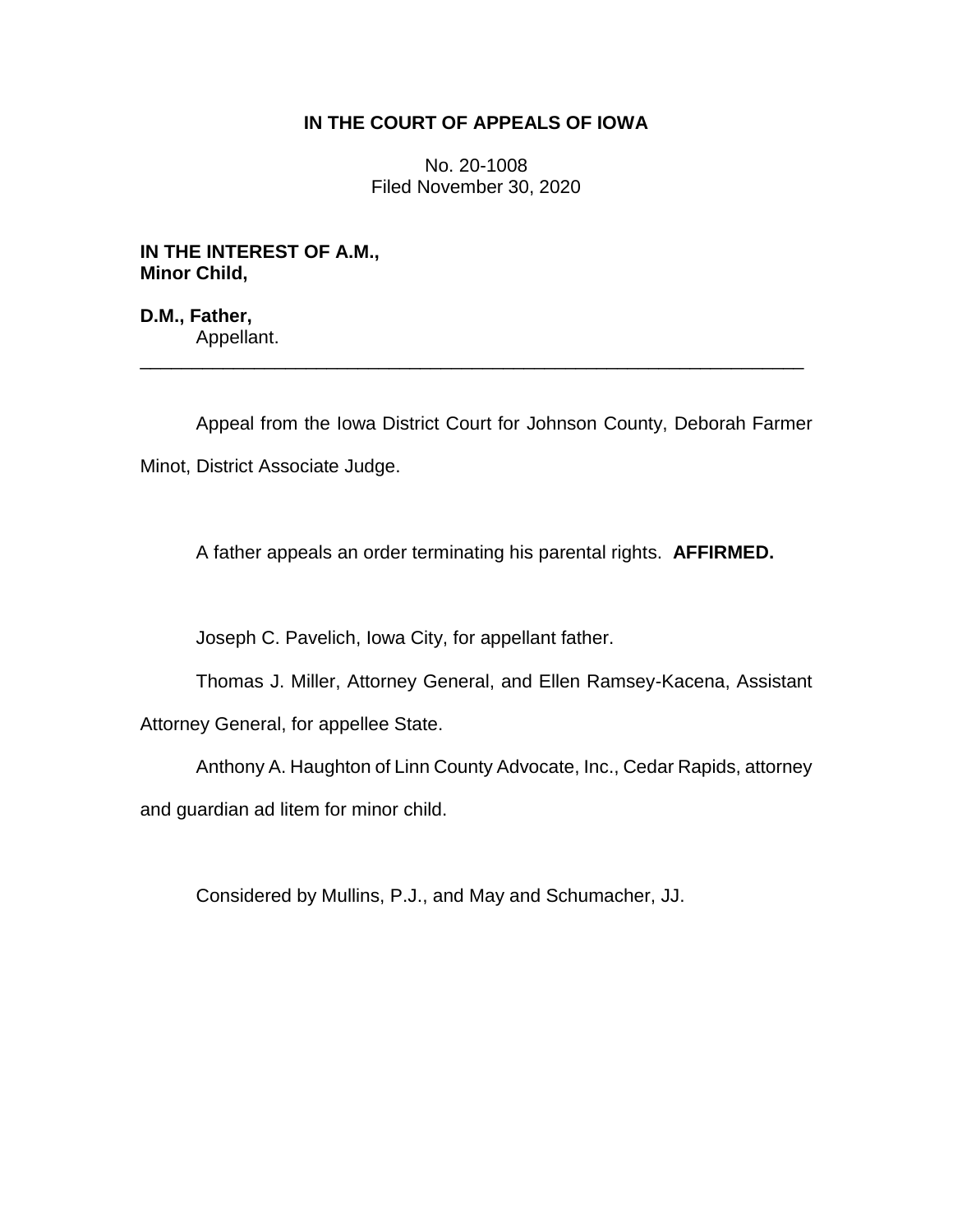## **SCHUMACHER, Judge.**

A father appeals an order terminating his parental rights with respect to his one-year-old daughter, A.M. $1$  He alleges error by the district court in ordering a termination of parental rights as opposed to establishing a guardianship. He also argues a denial of reasonable efforts during the course of the underlying child in need of assistance (CINA) proceeding due to modification of visitation following the outbreak of the COVID-19 pandemic. We find termination of the father's parental rights is the appropriate permanency option for A.M. Although error was unpreserved on the father's reasonable-efforts argument, we address such argument in light of the COVID-19 pandemic concerns raised by the father. However, we find his argument to be without merit. Accordingly, we affirm.

## **I. Facts and Prior Proceedings**

 $\overline{a}$ 

The Iowa Department of Human Services (DHS) became involved with newborn A.M. on June 11, 2019, as a result of her umbilical cord testing positive for marijuana. In the week following this test, a second report was received by DHS, alleging A.M.'s parents were using and dealing drugs around the baby. Shortly after A.M.'s birth, the father was incarcerated, and the mother left A.M. in the care of A.H., the child's maternal great-aunt.

DHS again became involved with A.M. on June 27, after a search warrant was executed on the parents' apartment, resulting in possession of drugs and paraphernalia charges against the mother. A DHS worker met with both parents and explained the removal process. Both parents expressed a willingness to

<sup>&</sup>lt;sup>1</sup> The mother's rights were also terminated. She does not appeal.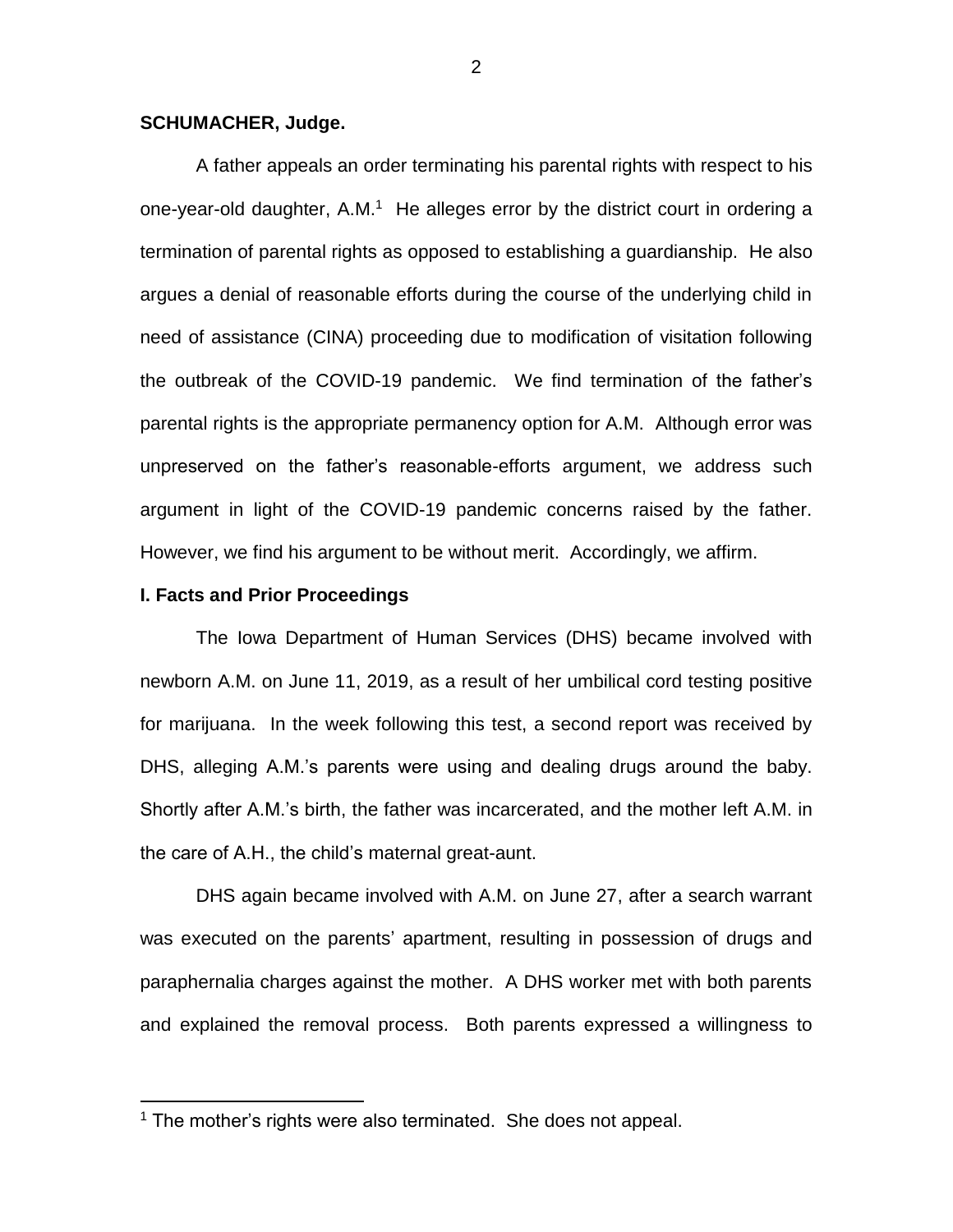cooperate. A order was entered removing A.M. from her parents' custody and placing her custody with DHS. A.M. was placed with her maternal great-aunt. On July 3, the placement reported that when she took A.M. for a visit with the parents, they became angry and threatening toward the placement. As a result, all future visits were required to be supervised by a DHS or Family Safety, Risk, and Permanency (FSRP) provider.

A removal hearing was held on July 5, where both parents stipulated to continued removal and adjudication of A.M. as a CINA. A.M. was adjudicated CINA on the same date, pursuant to Iowa Code sections 232.2(6)(c)(2), (n), and (o) (2019). An FSRP provider met with the parents to arrange visits. The parents refused hair-stat drug testing, indicating it was against their religion, and requested other forms of testing. DHS arranged for alternate testing, including urinalyses and drug-patch testing. The parents also agreed to complete substance-abuse and mental-health evaluations.

Through July and August, visits were provided through Families, Inc. Both parents attended most visits and demonstrated a basic ability to care for A.M. However, during this same time period, both parents tested positive for marijuana and PCP. Following the receipt of these positive test results, the parents stopped complying with drug testing and began to complain about the placement's care of the child. The parents also began to deny reasons existed for the initial removal. At a dispositional hearing on September 5, the parents asked the court to place A.M. in foster care rather than remaining with a relative. A.M. was moved to a foster home.

3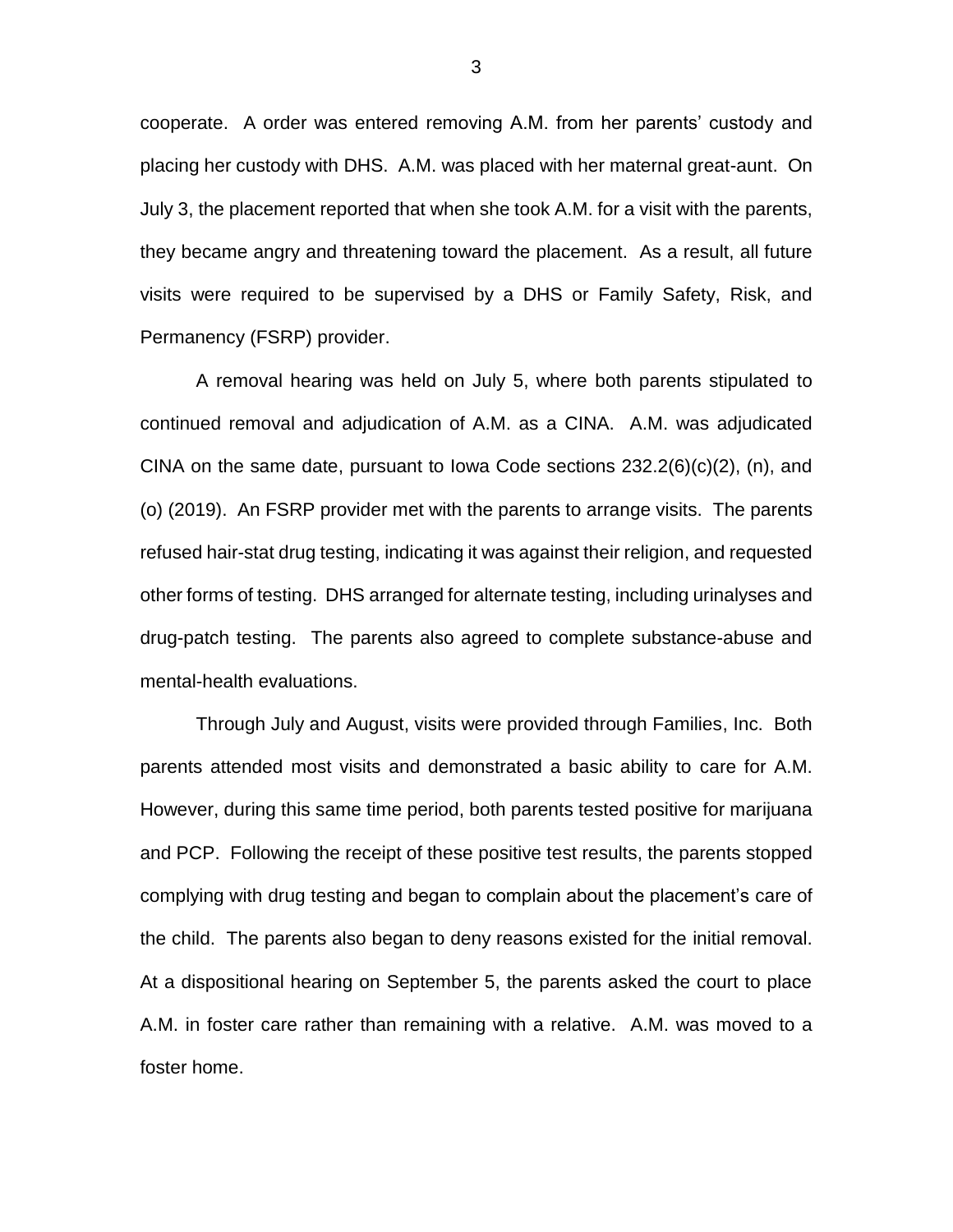By the end of October, the parents were becoming more resistant to services provided by DHS and increasingly agitated with the reunification efforts. At a visit on November 6, when the FSRP provider gave the father parenting suggestions, he became visibly angry and argumentative. A DHS worker arrived to observe the visit and arrange for both parents to begin substance-abuse treatment. The parents continued arguing, using vulgar language in the presence of A.M.

On November 7, the father sent a threatening text to the FSRP provider prompting DHS to move all visits to the DHS office and provide the father a warning letter. After this, both parents' cooperation dramatically decreased. The parents frequently arrived late or cancelled visits. Both parents demonstrated disrespectful and threatening behavior toward DHS and FSRP providers. Visits were suspended in January 2020 after the parents became assaultive and aggressive during a scheduled visitation at the DHS office. <sup>2</sup> Law enforcement was required to be called. A meeting was scheduled to discuss the behavioral changes that needed to occur to restart visits. Neither parent attended the meeting.

On January 21, an in-court review was held, and the mother asked that A.M. be returned to the maternal great-aunt's care. At this hearing, both parents' attorneys requested to withdraw, citing differences about how the case should proceed. The motions to withdraw were granted. On January 30, the State filed

 $\overline{a}$ 

 $2$  Both parents were verbally aggressive with workers. The father left the visitation room and was able to access the office area of DHS. The mother threw a chair down the hallway, tore a bulletin board off the wall, knocked a sign off the wall, and threw a lid from a recycling bin down a hallway.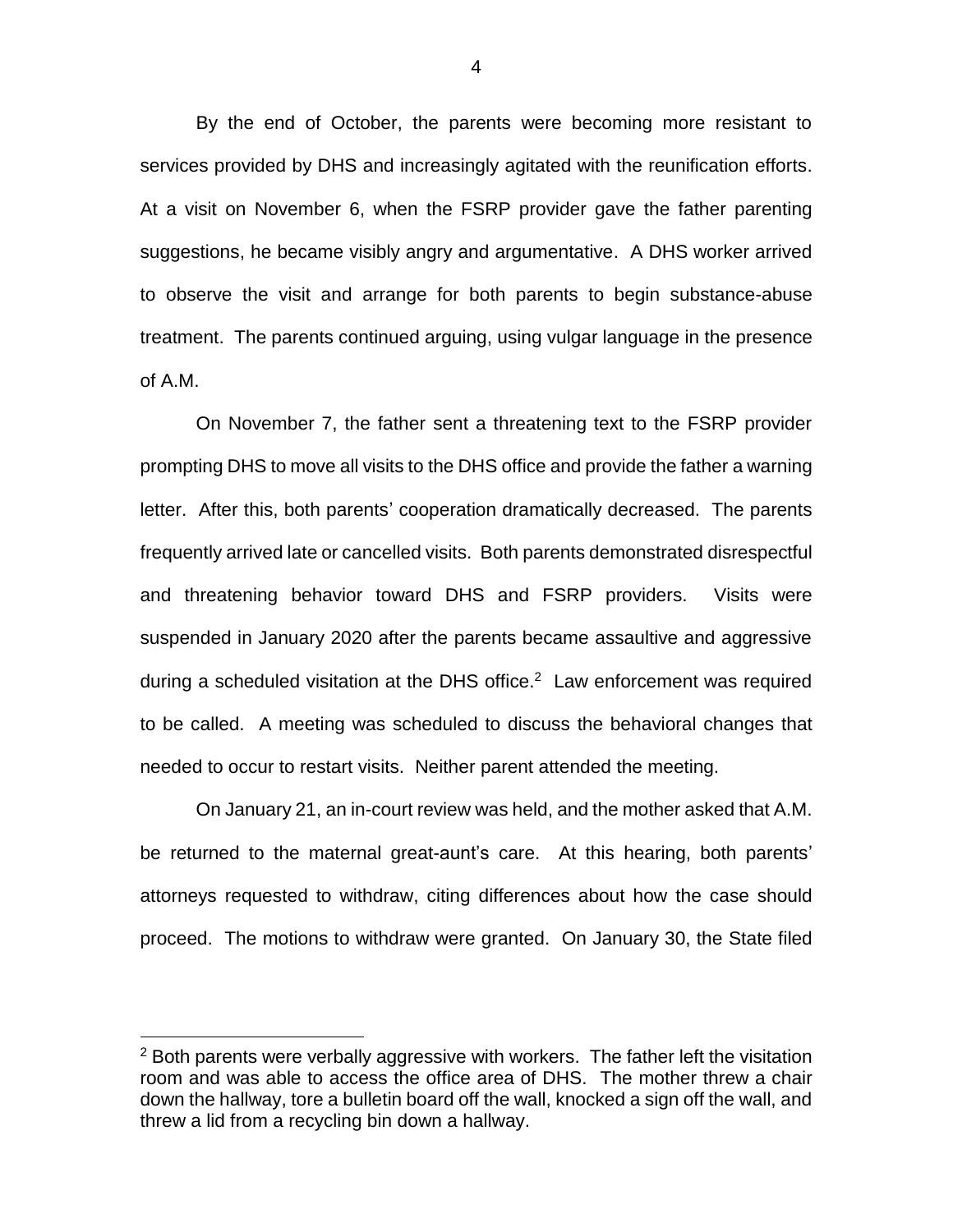a petition to terminate parental rights. A.M. remained in DHS custody, but her placement was moved back to her maternal great-aunt on February 21.

Throughout February, DHS and FSRP attempted to contact the parents to schedule a safety meeting as required by the court. The parents did not respond. While the termination hearing was originally set for March 8, the court continued the hearing at the parents' request to provide additional time to locate counsel. $3$ The court also ordered DHS to provide in-home and at-work drug testing as the parents stated it was hard for them to comply with testing because of their schedules. The parents also signed a safety plan and provided their work schedules so they could resume visits. The dispositional order was modified, with custody of A.M. placed with the relative placement on April 29.

The parents' cooperation was short-lived. While they displayed good skills and behavior at the first resumed visit, the parents' behavior again worsened as they became threatening toward A.H.<sup>4</sup> At the conclusion of supervised video visits, the parents would call A.H. and demand to see A.M. without the FSRP provider present. This resulted in a no-contact order being entered on May 23 between the parents and A.H. except during supervised visits.

A combined permanency and termination hearing was held on July 5. Neither parent appeared for the hearing. Both parents submitted affidavits in lieu of live testimony. The father's affidavit did not raise an issue concerning reasonable efforts surrounding visitation but rather requested that guardianship of

 $\overline{a}$ 

 $3$  A record was made of the parents' request to have the same attorney appointed to represent both of their interests.

<sup>&</sup>lt;sup>4</sup> The week following the first resumed visitation, the DHS building closed as a result of the COVID-19 pandemic.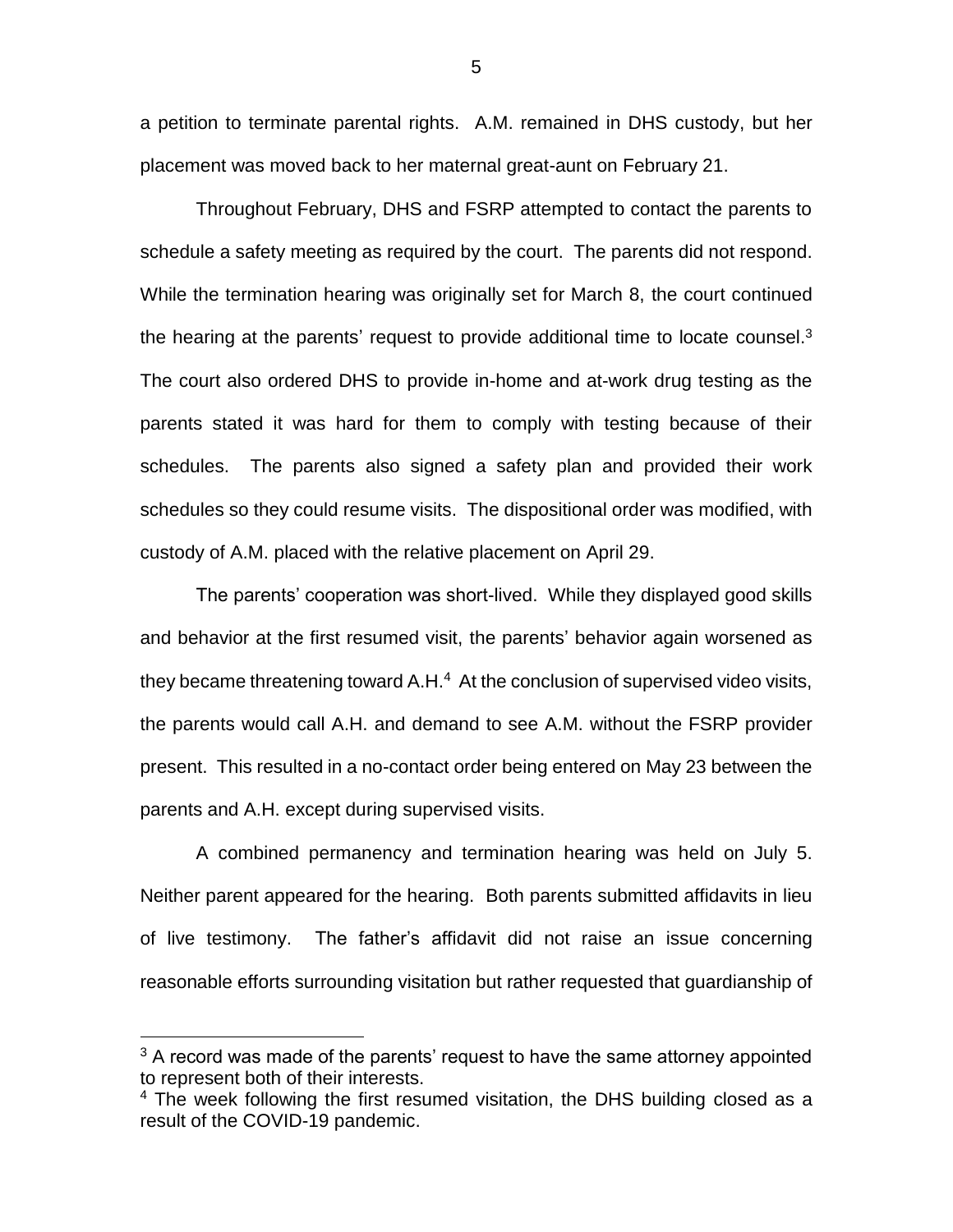A.M. be placed with her current placement, A.H.<sup>5</sup> The case manager testified her recommendation for termination derived, in part, from the parents' instability, volatile relationship, and substance-abuse issues. The district court terminated the father's parental rights on July 16, pursuant to Iowa Code section 232.116(1)(h) (2020). The father does not contest the statutory ground relied on by the district court.

# **II. Standard of Review**

A review of a termination of parental rights is de novo. *In re A.S.*, 906 N.W.2d 467, 472 (Iowa 2018). "We are not bound by the juvenile court's findings of fact, but we do give them weight, especially in assessing the credibility of witnesses." *In re D.W.*, 791 N.W.2d 703, 706 (Iowa 2010).

#### **III. Analysis**

 $\overline{a}$ 

### **A. The father's request for a guardianship as a permanency option.**

The father first contends the district court should have established a guardianship with the current placement instead of terminating his parental rights. We begin with the principle that "a guardianship is not a legally preferable alternative to termination." *A.S.*, 906 N.W.2d at 477 (quoting *In re B.T.*, 894 N.W.2d 29, 32 (Iowa Ct. App. 2017)). Although section 232.104(2)(d) allows for

<sup>&</sup>lt;sup>5</sup> In part, the father's one-page affidavit accepted responsibility for his actions during the CINA case, stating:

I take full responsibility for what I have or have not done. There was a choice I had to make with myself and that was either my daughter alone or protect and stand beside my wife and be her rock. Well, the choice was clear and although this was a terribly hard decision to make I do believe [A.M.] is in great care but it is my wife who needs me now more th[a]n ever. I understand that in making this decision that it completely withdraws my ability to be a father at this moment.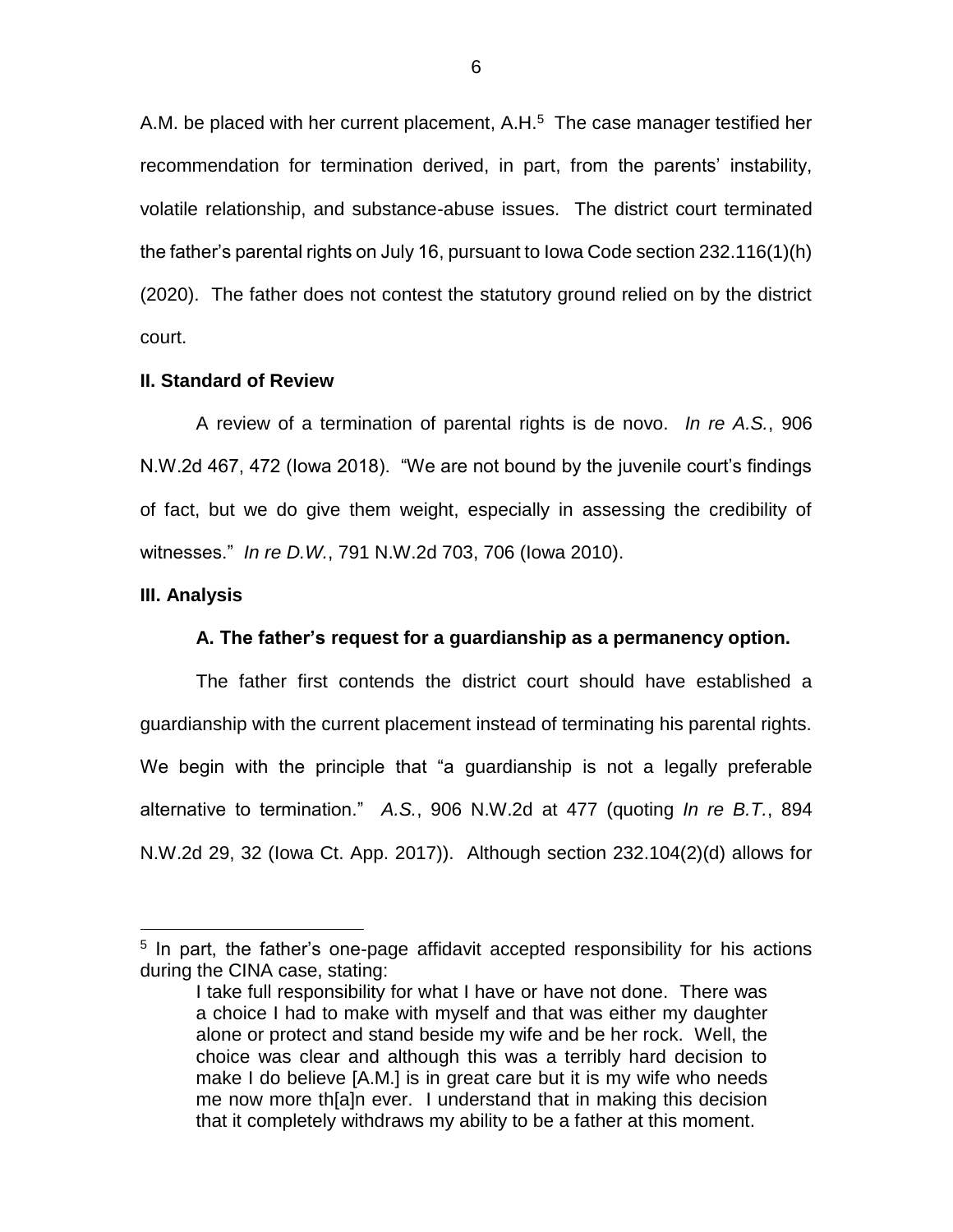the establishment of a guardianship as a permanency option, section 232.104(3) requires "a judicial determination that [such a] planned permanent living arrangement is the best permanency plan for the child." *See B.T.*, 894 N.W.2d at 32–33.

Determining the best permanency plan for a child is a best-interests assessment. A.M. is very young. A guardianship, rather than termination, would not promote stability or provide permanency to this young child's life. *See In re R.S.R.*, No. 10-1858, 2011 WL 441680, at \*4 (Iowa Ct. App. Feb. 9, 2011) ("So long as a parent's rights remain intact, the parent can challenge the guardianship and seek return of the child to the parent's custody."). Guardianships can inherently be changed or terminated. *See A.S.*, 906 N.W.2d at 477–78.

Cognizant of this issue, the district court found:

A guardianship cannot possibly meet [A.M.'s] need for permanency. A guardianship is, by its very nature, impermanent. A guardian has no parental authority, she has only the power granted by a court. Parental rights remain intact, allowing parents to intervene and interfere in decisions about school, medical treatment, and other matters. Parents have the right to seek to overturn a guardianship, or replace the guardian, possibly with the assistance of courtappointed counsel, placing the guardian in the position of having to hire an attorney. Any of these scenarios could place a child in the middle of a tug-of-war between her guardian and her parents that could last for years, possibly throughout her childhood. More importantly, a guardian is required by law to regulate the relationship between a child and her parents. It has been conclusively established over the past year that these parents do not respect [the placement], they do not accept that she has any authority with respect to [A.M.], and they verbally abuse, insult, and threaten her. There is every reason to believe that the parents will resist and defy any conditions set by a guardian and any orders entered in a guardianship case, just as they have done over the past year in the child in need of assistance case.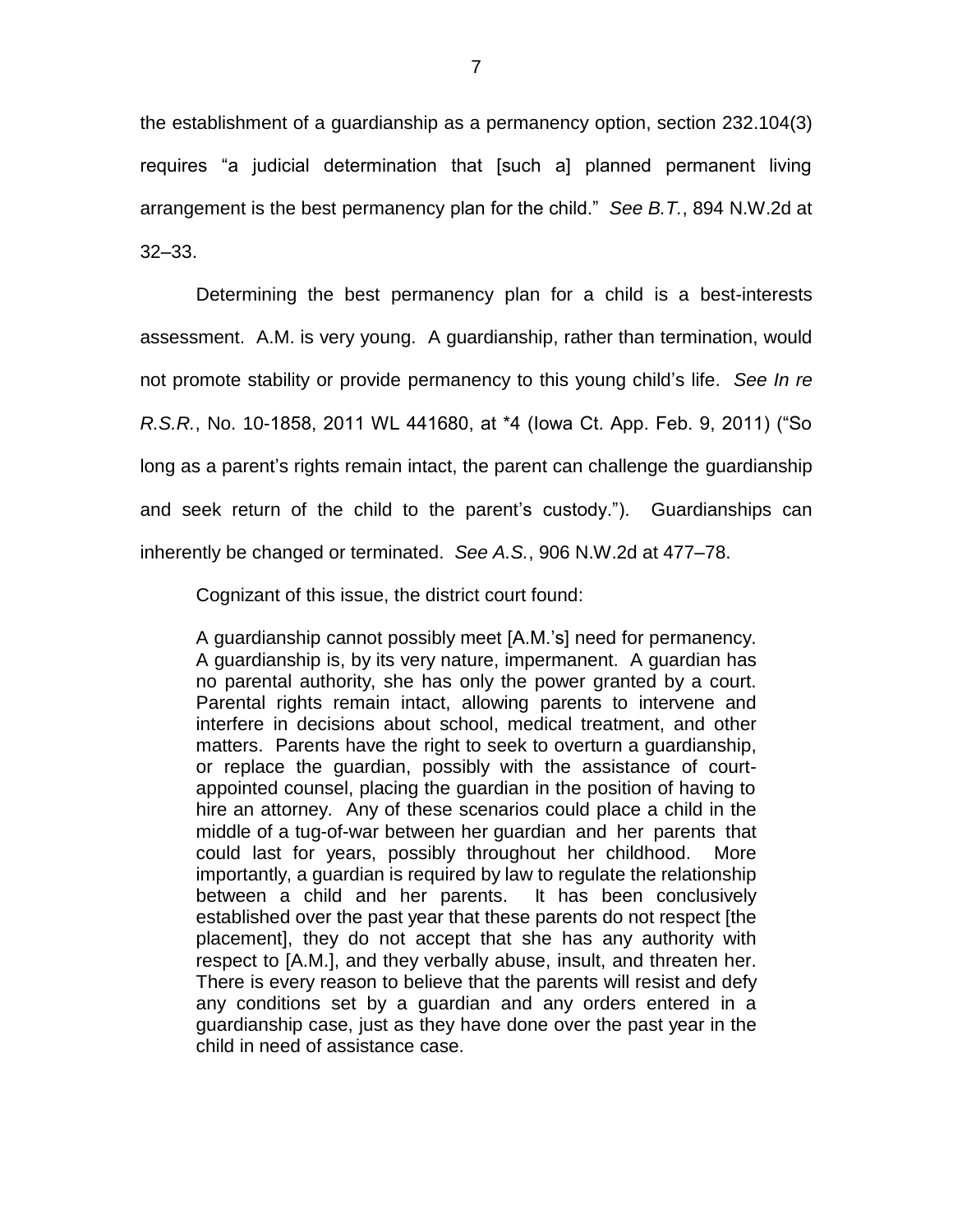Upon our de novo review, we agree with the district court that termination of parental rights is the best permanency option for A.M.

## **B. Reasonable efforts for reunification.**

The father also contends he was not provided reasonable efforts toward reunification in light of the COVID-19 pandemic with regard to visitation. We initially note the father did not preserve this argument. "[T]he general rule that appellate arguments must first be raised in the trial court applies to CINA and termination of parental rights cases." *In re A.B.*, 815 N.W.2d 764, 773 (Iowa 2012). The father did not raise this issue before the district court.

However, given the extraordinary circumstances of the pandemic, we nevertheless address the issue in light of the COVID-19 related visitation restrictions. "The court's determination regarding continuation of the child in the child's home, and regarding reasonable efforts . . . must be made on a case-bycase basis." Iowa Code § 232.102(4)(b). We have evaluated reasonable efforts in light of COVID-19 in the recent past. *See, e.g.*, *In re D.W.*, No. 20-0725, 2020 WL 5946093, at \*2 (Iowa Ct. App. Oct. 7, 2020) (looking at reasonable efforts over the entire DHS involvement and not just the most recent month); *In re B.S.*, No. 20-1071, 2020 WL 5946405, at \*3 (Iowa Ct. App. Oct. 7, 2020) (determining reasonable efforts focus on the safety of the child and finalizing a permanency plan in a timely manner, and that if COVID-19 did not prevent participation in services, reasonable efforts were offered); *In re W.L.*, No. 20-0880, 2020 WL 5229199, at \*1−2 (Iowa Ct. App. Sept. 2, 2020) (looking at parent's behavior prior to the COVID-19 pandemic to determine if an extension would have changed the potential outcome); *In re E.A.*, No. 20-0849, 2020 WL 4498164, at \*2 (Iowa Ct. App. Aug. 5,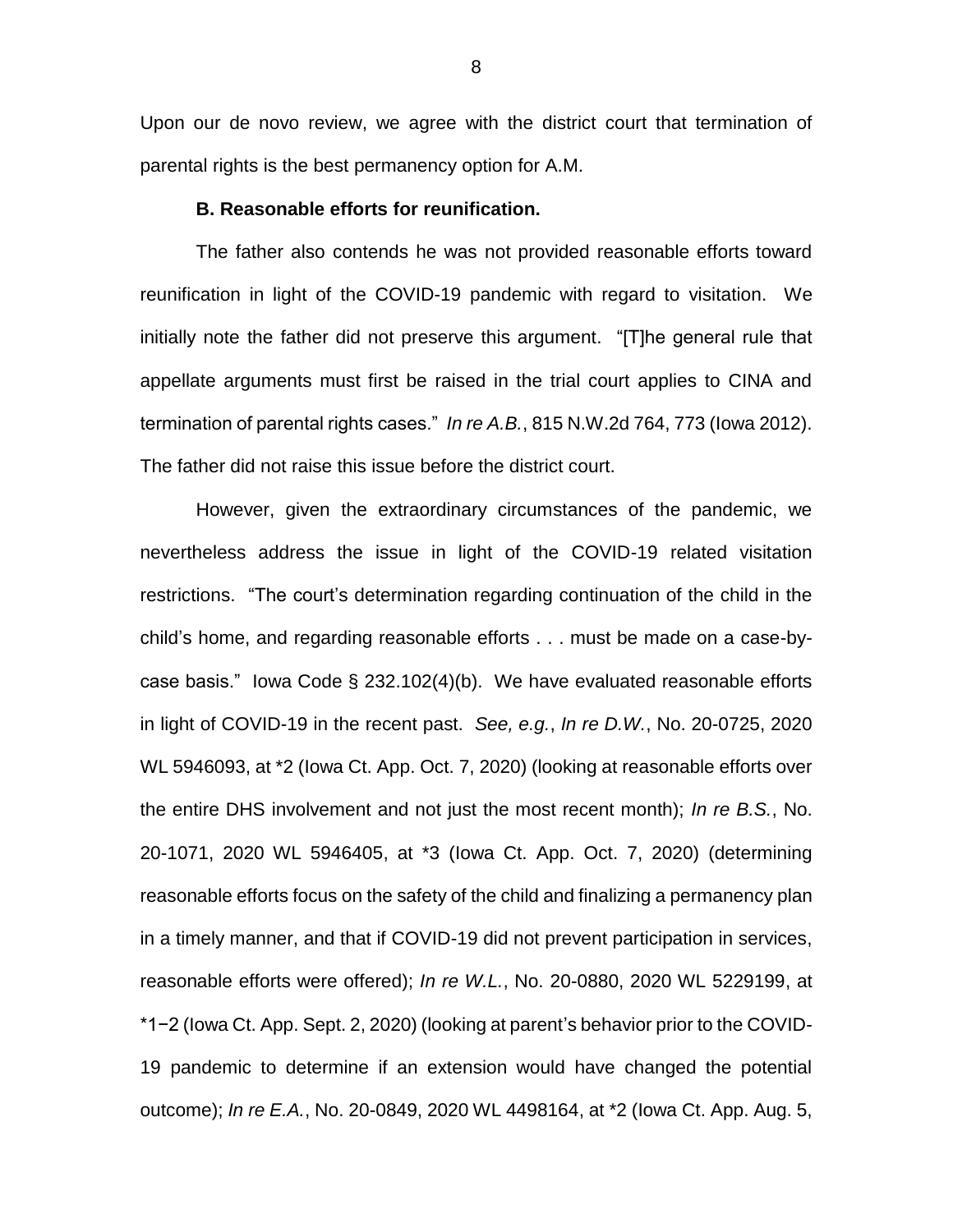2020) (stating the court "will not delay permanency for the children simply because of unexpected changes in services"). We have previously held that when faced with the reasonable-efforts issue in light of the pandemic, we should look at the parent's engagement with the efforts that were offered prior to the pandemic. *E.A.*, 2020 WL 4498164, at \*2. "Parents must adapt to unplanned situations and overcome unexpected challenges." *Id*.

The State's duty to make reasonable efforts encompasses a visitation arrangement "designed to facilitate reunification while protecting the child from the harm responsible for the removal." *In re M.B.*, 553 N.W.2d 343, 345 (Iowa Ct. App. 1996). Visitation, however, cannot be considered in a vacuum. It is only one element in what is often a comprehensive, interdependent approach to reunification. If services directed at removing the risk or danger responsible for a limited visitation scheme have been unsuccessful, increased visitation would most likely not be in the child's best interests. *Id.*

Prior to the pandemic, the father had ceased participation in the drug tests offered by DHS and was aggressive with providers and workers. He had not participated with drug testing for over eight months by the time of the termination hearing.<sup>6</sup> When the pandemic began, and visits were conducted through video conference, the parents would delay visits and attempt to work around the DHS supervision. After the outbreak of the pandemic, the parents were also offered visits outside, which they declined. The father failed to complete mental-health

 $\overline{a}$ 

9

 $6$  Between October 17, 2019, and June 11, 2020, the father failed to appear for a minimum of thirty-one drug tests.